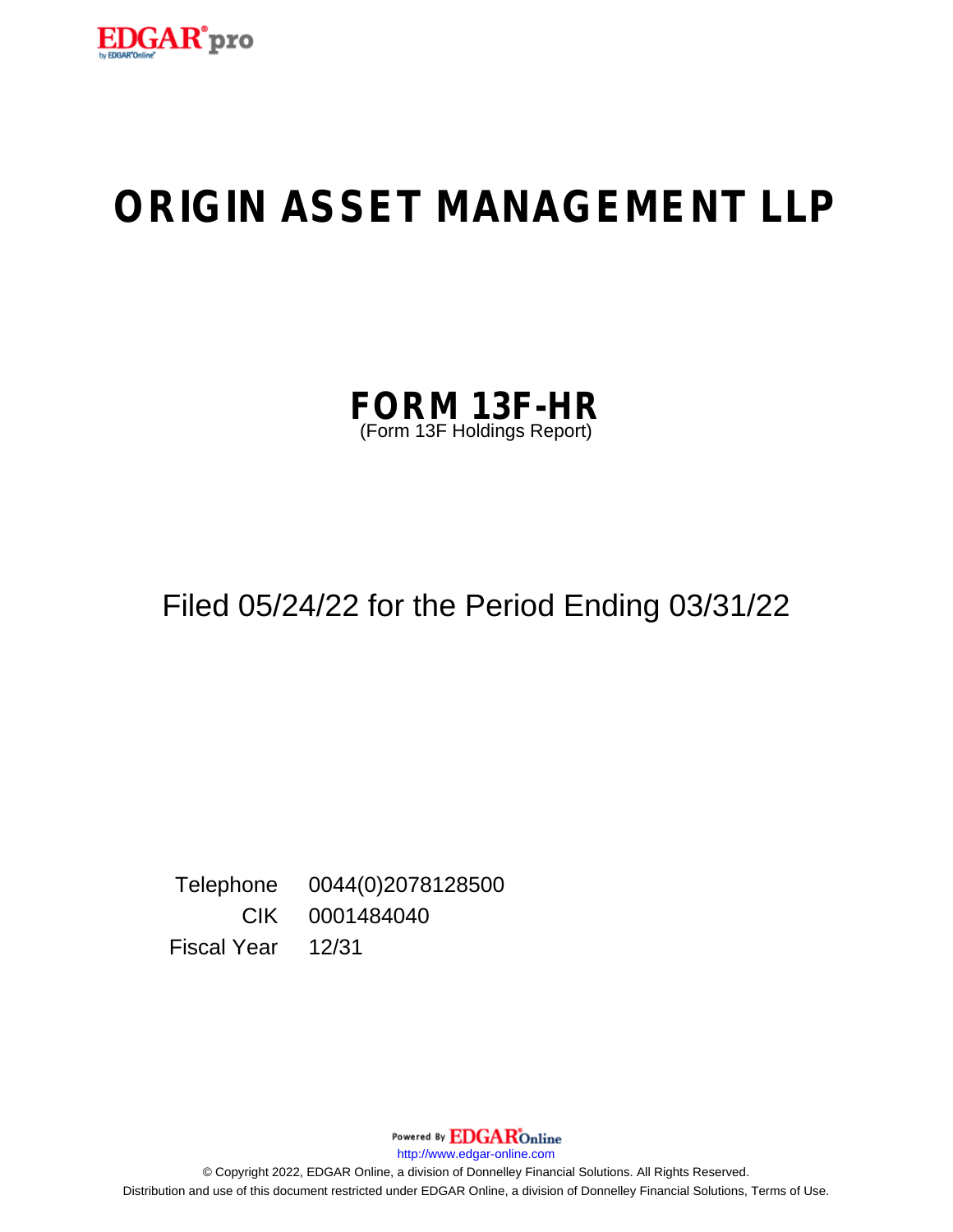| The Securities and Exchange Commission has not necessarily reviewed the information in this filing and has not determined if it |
|---------------------------------------------------------------------------------------------------------------------------------|
| is accurate and complete.                                                                                                       |
| The reader should not assume that the information is accurate and complete.                                                     |

### UNITED STATES SECURITIES AND EXCHANGE COMMISSION

Washington, D.C. 20549 **FORM 13F** 

**OMB APPROVAL** 

OMB Number: 3235-0006 Expires: July 31, 2015 Estimated average burden hours per response: 23.8

 $\Box$  Yes  $\Box$  No

## **FORM 13F COVER PAGE**

Report for the Calendar Year or Quarter Ended: 03-31-2022

| Check here if Amendment:                                   | Amendment Number:                 |
|------------------------------------------------------------|-----------------------------------|
| This Amendment (Check only one.): $\Box$ is a restatement. |                                   |
|                                                            | $\Box$ adds new holdings entries. |

#### Institutional Investment Manager Filing this Report:

**ONE CAREY LANE** 

| Name: | Origin |
|-------|--------|
|       |        |

Address:

LONDON X0 EC2V 8AE

Asset Management LLP

Form 13F File Number: 028-13785

The institutional investment manager filing this report and the person by whom it is signed hereby represent that the person signing the report is authorized to submit it, that all information contained herein is true, correct and complete, and that it is understood that all required items, statements, schedules, lists, and tables, are considered integral parts of this form.

#### Person Signing this Report on Behalf of Reporting Manager:

| Name:  | Nishil Patel  |
|--------|---------------|
| Title: | Partner       |
| Phone: | 020-7812-8507 |

#### Signature, Place, and Date of Signing:

| /s/ Nishil Patel | London, UNITED KINGDOM | 05-24-2022 |
|------------------|------------------------|------------|
| [Signature]      | [City, State]          | [Date]     |
|                  |                        |            |

Do you wish to provide information pursuant to Special Instruction 5?

#### Report Type (Check only one.):

 $\overline{X}$  13F HOLDINGS REPORT. (Check here if all holdings of this reporting manager are reported in this report.)

13F NOTICE. (Check here if no holdings reported are in this report, and all holdings are reported by other reporting manager(s).)

13F COMBINATION REPORT. (Check here if a portion of the holdings for this reporting manager are reported in this report and a portion are reported by other reporting manager(s).)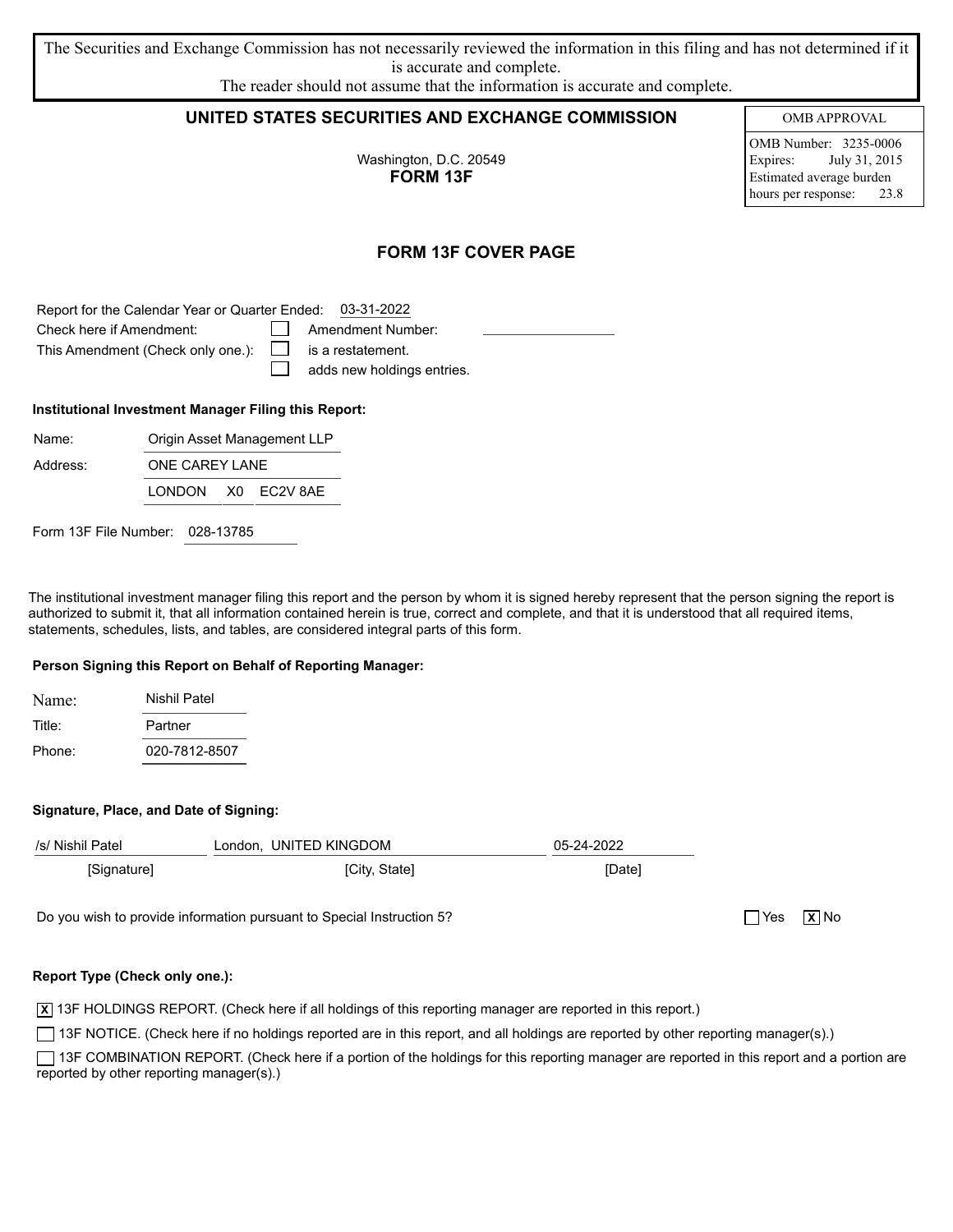# **Form 13F Summary Page**

#### **Report Summary:**

| Number of Other Included Managers:      | 0           |  |  |  |
|-----------------------------------------|-------------|--|--|--|
| Form 13F Information table Entry Total: | 36          |  |  |  |
| Form 13F Information table Value Total: | 299,094     |  |  |  |
|                                         | (thousands) |  |  |  |

#### **List of Other Included Managers:**

Provide a numbered list of the name(s) and Form 13F number(s) of all institutional investement managers with respect to which this report is filed, other than the manager filing this report.

NONE